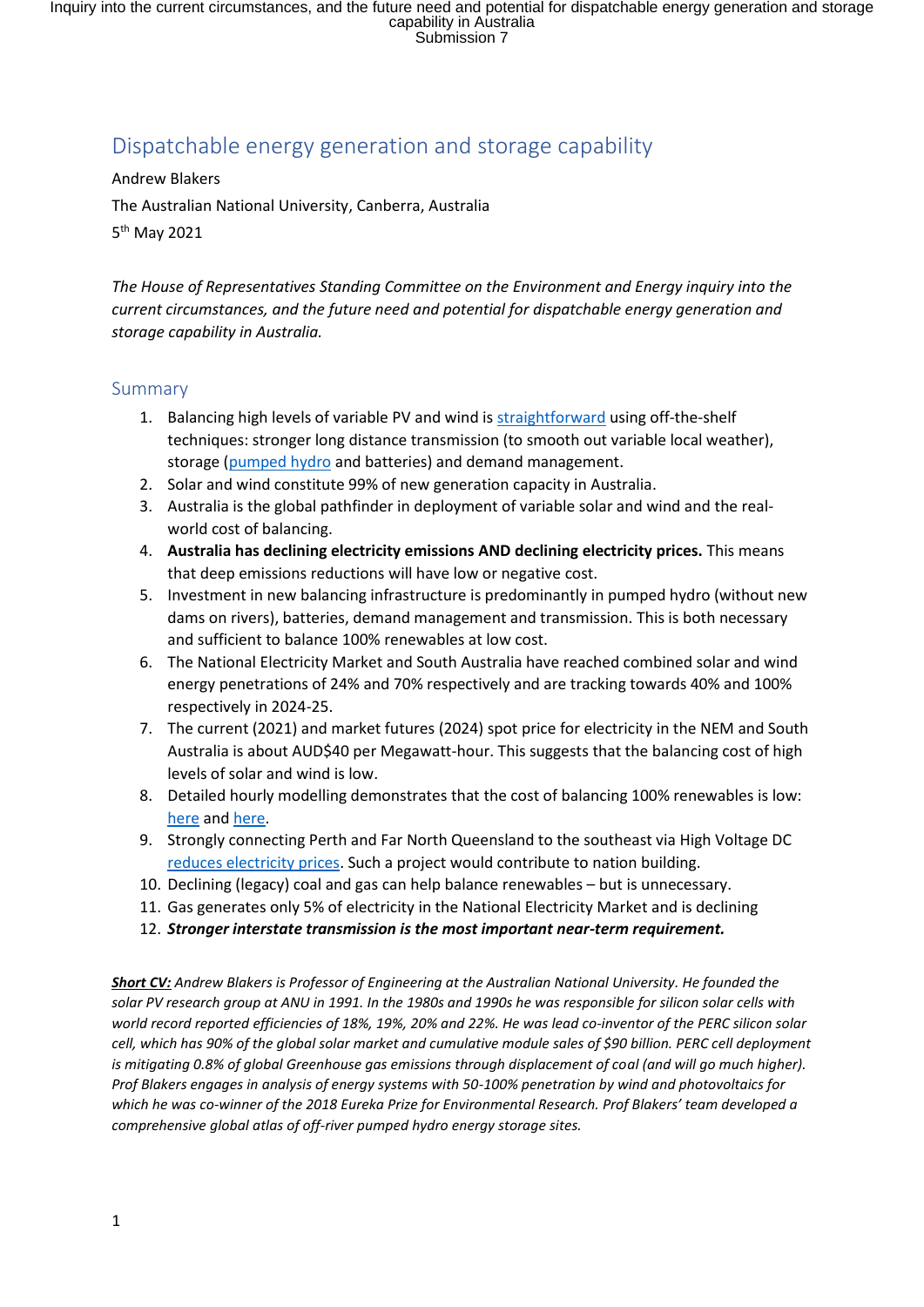# Terms of reference

[https://www.aph.gov.au/Parliamentary\\_Business/Committees/House/Environment\\_and\\_Energy/Dis](https://www.aph.gov.au/Parliamentary_Business/Committees/House/Environment_and_Energy/DispatchableEnergy/Terms_of_Reference) [patchableEnergy/Terms\\_of\\_Reference](https://www.aph.gov.au/Parliamentary_Business/Committees/House/Environment_and_Energy/DispatchableEnergy/Terms_of_Reference)

- *a. current and future needs*
- *b. issues related to system integration, connection, and grid transmission requirements*
- *c. existing, new and emerging technologies*
- *d. comparative efficiency, cost, timeliness of development and delivery, and other features of various technologies*
- *e. applications to various scales and forms of end-use such as households, industry, and transport*
- *f. Australia's research and innovation development framework and policies*
- *g. opportunities for Australia to grow and export dispatchable zero-emission power; and*
- *h. other relevant matters, including reference to international examples.*

#### Policy recommendations

- consistent with 50% emissions reduction by 2030 (on 2005 levels) to match the USA target
- consistent with a stable electricity grid
- 1. Target 14 Gigawatts per year of new solar and wind to match the US emissions commitment
- 2. Strongly encourage electric vehicles; most new vehicle sales should be electric by 2027
- 3. Strongly encourage heat pumps and electric furnaces in place of gas for heating
- 4. Establish a National Transmission Network (NTN, by analogy with the NBN)
- 5. Strongly connect Perth and Far North Queensland to the southeast via High Voltage DC

*Stronger transmission is urgently needed to bring new solar and wind power to the cities. An effective way to do this is to upgrade transmission lines from rural [Renewable Energy Zones](https://energy.nsw.gov.au/renewables/renewable-energy-zones) to the cities.*

#### Solar and wind are absolutely dominant in capacity construction markets

In 2020, solar photovoltaics (PV) and wind power comprised about [three quarters](https://www.irena.org/publications/2020/Mar/Renewable-Capacity-Statistics-2020) of ne[t global](https://ieeexplore.ieee.org/document/8836526)  [capacity additions](https://ieeexplore.ieee.org/document/8836526) (Figure 1). New solar and wind capacity was 10 times larger than net new hydro and coal capacity and 100 times larger than net new nuclear, carbon capture & storage, bioenergy, geothermal, solar thermal and ocean energy generation capacity. Arguably, the fastest change in global energy systems in history is underway.

Extravagant deployment growth rates are required for other low-emission technologies to catch solar and wind. Other low emission generation technologies can supplement solar and wind, but solar and wind must do the heavy lifting.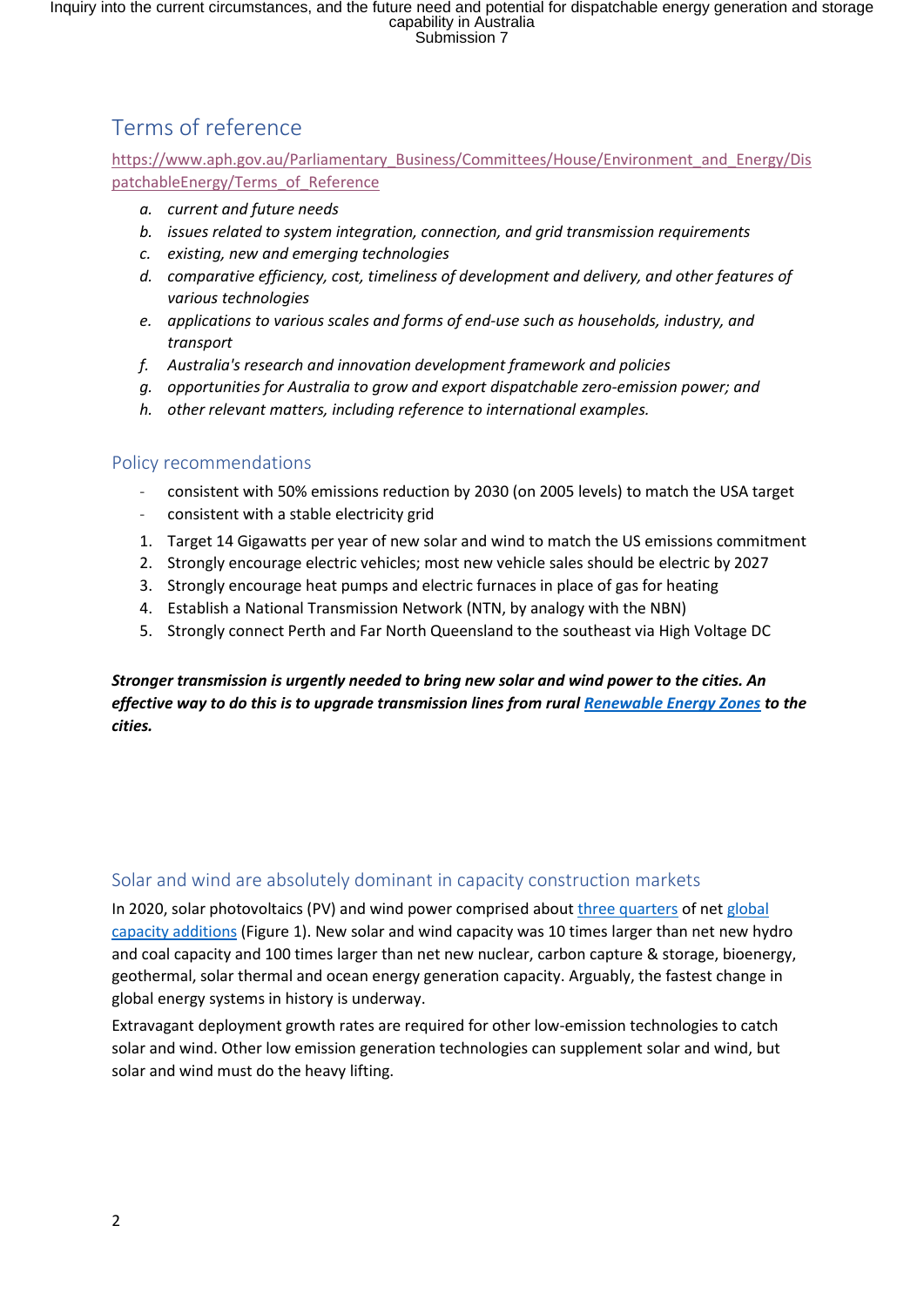

*Figure 1: Solar and wind comprise three quarters of global net annual capacity additions. [Sources.](https://ieeexplore.ieee.org/document/8836526)*

New solar and wind power capacity is being deployed in Australia three times faster per capita than in China and the USA, and ten times faster than the global average (Figure 2). Australia has the most existing solar capacity deployed per capita.

Australia is the global pathfinder in deployment of variable renewables and the real-world cost of balancing. Australia is an industrialised, middle-ranking, physically isolated country with little hydro, a functioning electricity market, and globally-leading per-capita solar and wind deployment.

About 18 Gigawatts (GW) of new solar and wind was deployed in Australia (population of 25 million) over the 3-year period 2018-2020, amounting to 250 Watts per person per year. In 2020, about 7 Gigawatts (GW) of new rooftop solar (3 GW) and new solar and wind farms (4 GW) were accredited with the Government's [Clean Energy Regulator.](http://www.cleanenergyregulator.gov.au/)

There is negligible investment in generation technologies other than solar and wind.

Continued rapid deployment of solar and wind is likely because of the compelling economic advantage of solar and wind due to low and falling prices.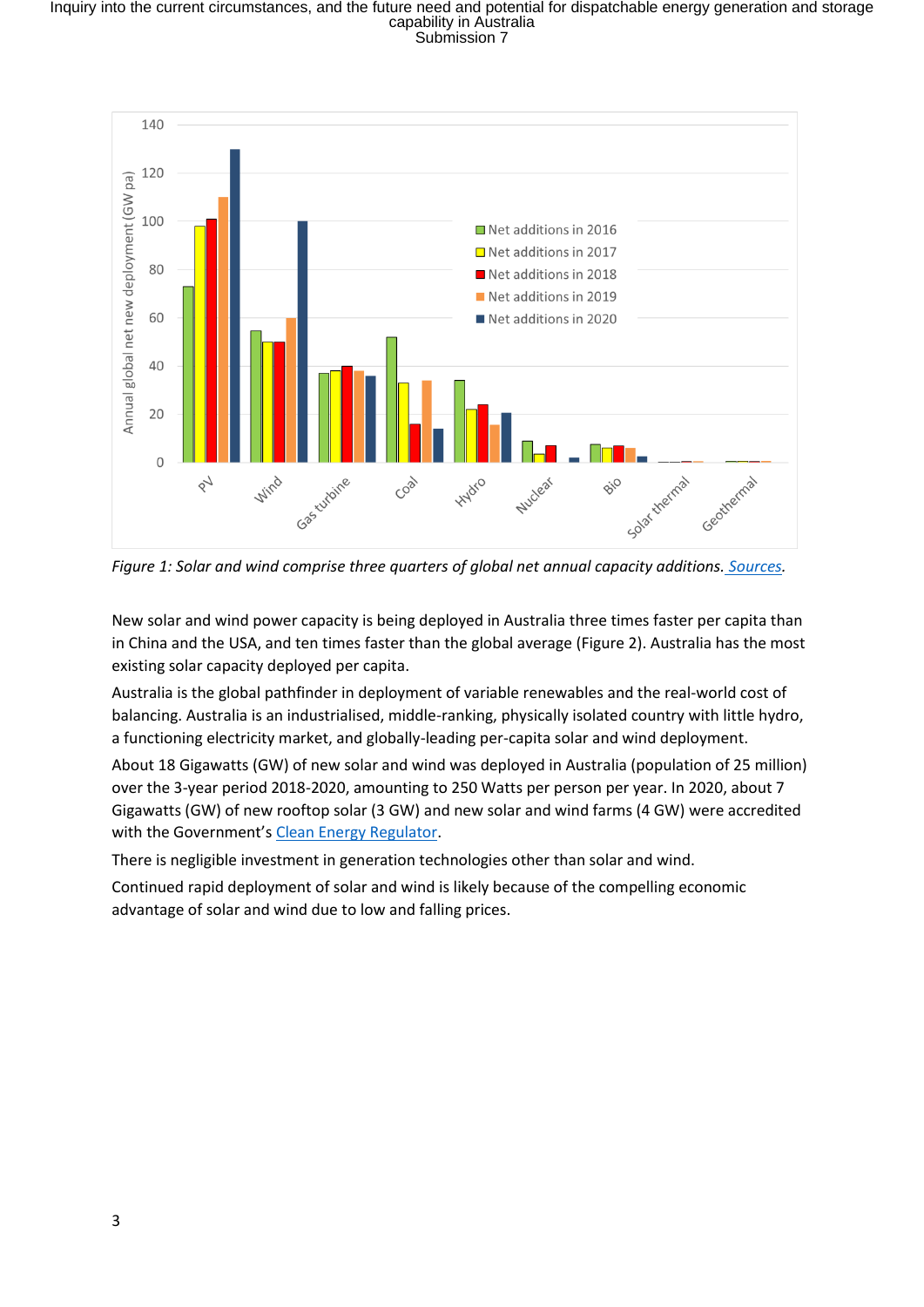

*Figure 2: Per capita renewable capacity deployment rates* (Watts per person per year)

# Methods of balancing solar and wind

Supply of electricity must be balanced with demand for nearly every second of the year to meet reliability benchmarks. Methods of balancing variable solar and wind output at large scale comprise:

- Energy storage (mostly pumped hydro and batteries)
- Load-following fossil fuel power stations
- Hydroelectricity
- Strong interconnection between states
- Demand management
- Legacy coal & gas (while still available)

In practice, a combination of several methods is optimum.

The inclusion of both solar and wind is desirable because it adds to generation diversity. A combination is particularly valuable if the outputs of solar and wind generators are only weakly correlated or if the wind blows consistently at night or in winter.

Legacy fossil fuel power stations can contribute to balancing. However, the cost of holding a power station in readiness for occasional use is significant. Fossil gas fuelled power stations have fast response time (tens of minutes). Many coal power stations can follow the load in the range 50-100% of their nominal capacity, particularly if the load is predictable such as morning and evening demand peaks.

Hydroelectric power stations can generally respond quickly (minutes). They have varying amounts of energy stored as water in reservoirs. Regions with large amounts of hydro energy storage per capita can readily accommodate large fractions of solar and wind in the electricity grid.

Strong transmission interconnection within regions spanning tens of millions of hectares greatly reduces the required amount of energy storage because variations in solar, wind and demand can be moderated by averaging over large areas.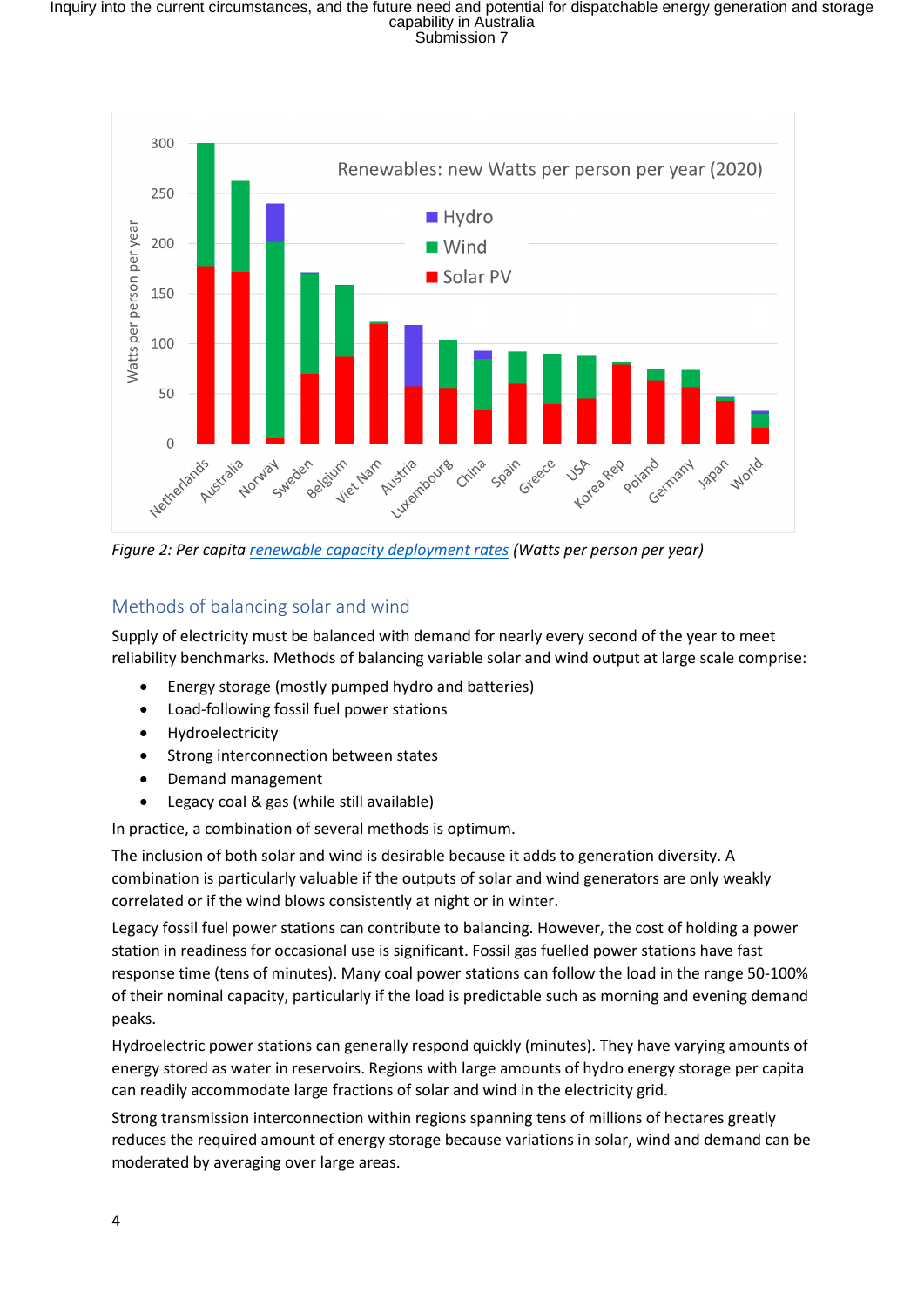Demand management is already widely practiced. For example, time of use tariffs can ameliorate evening peak periods. On a different timescale, if an occasional wet windless week in winter causes supply stress in a solar/wind dominated electricity grid, then some factories can volunteer to be paid to shut down for those weeks. This could be more cost effective than holding large amounts of energy in storage for months or years.

Large-scale storage of excess solar and wind energy can be accomplished using many methods including pumped hydro, batteries (in electric vehicles, in buildings and at utility scale) and thermal stores in cities (e.g., molten salt stores in a factory, underground pebble beds, hot water in a tank, sensible heat in the building fabric, ice).

# Off-river pumped hydro energy storage

[Pumped hydro energy storage](https://iopscience.iop.org/article/10.1088/2516-1083/abeb5b) constitutes 95% of global storage power and 99% of [global storage](https://anu365.sharepoint.com/sites/CECS-wide/Shared%20Documents/General/College%20Events%20Tracker/2021%20CECS%20ACTIVITY%20LISTING%20-%20Template.xlsx?web=1)  [energy.](https://anu365.sharepoint.com/sites/CECS-wide/Shared%20Documents/General/College%20Events%20Tracker/2021%20CECS%20ACTIVITY%20LISTING%20-%20Template.xlsx?web=1) It is by far the most mature and lowest cost storage technology for periods of more than a few hours. However, river-based pumped hydro is constrained by geographical availability, environmental and social factors.

An off-river pumped hydro system comprises a pair of reservoirs located away from any river and spaced several kilometres apart with an altitude difference (head) of 200-800 m and connected with pipes or tunnels. The reservoirs can be specially constructed or can utilise old mining sites or existing reservoirs. A pair of 100 Ha reservoirs with a head of 600 m, an average depth of 20 m, a usable fraction of water of 90% and a round trip efficiency of 80% can store 18 Gigalitres of water with energy potential of 24 GWh, which means that it could operate at a power of 1 GW for 24 hours. New dams on rivers and bespoke engineering in remote river valleys are avoided, and minimal provision needs to be made for flood control. Very little land and water is required: about 3  $m^2$  per person and 3 litres per person a per day respectively to support a 100% renewable electricity [system.](https://iopscience.iop.org/article/10.1088/2516-1083/abeb5b)

The global pumped hydro storage atlas list[s 616,000 sites](http://re100.eng.anu.edu.au/global/index.php) (Figure 3) with an enormous [23 million](https://doi.org/10.1016/j.joule.2020.11.015)  [Gigawatt-hours](https://doi.org/10.1016/j.joule.2020.11.015) of combined storage. [The capital cost](https://doi.org/10.1016/j.joule.2020.11.015) of a Gigawatt-rated off-river pumped hydro storage system with 24 hours of storage in a good site is A\$1.5-2.5 billion for a system that has a working lifetime of 50-100 years and low operating costs. This is far below the cost of an equivalent battery.



Pumped hydro energy storage and batteries complement each other.

*Figure 3a: [616,000 potential off-river](http://re100.eng.anu.edu.au/global/index.php) PHES sites with combined storage potential of 23 million Gigawatt-hours. Data61 hosting and Bing Map background.*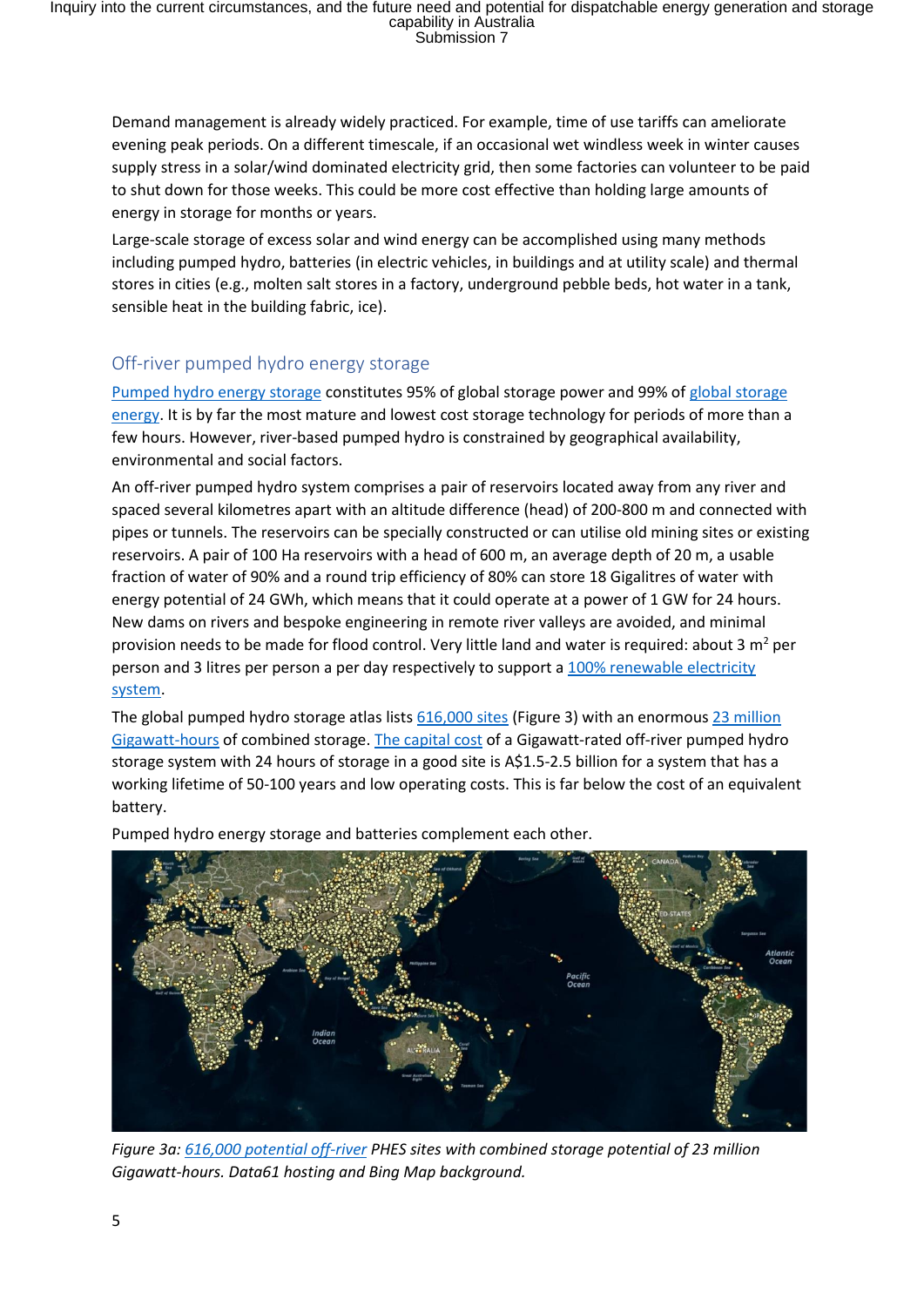

*Figure 3b: [4,000 potential off-river](http://re100.eng.anu.edu.au/global/index.php) PHES sites. Data61 hosting and Bing Map background.*

# The Australian electricity system

Australia is located in the latitude range 10-43 degrees south with relatively high levels of solar and wind deployment and a replicable balancing infrastructure response. Since Australia lies at moderate latitudes, only mountainous areas experience cold winters. The population-weighted solar seasonality (summer:winter) is 2:1. Substantial seasonal storage is not required in Australia, nor for most of the world's population (who live at low-moderate latitudes).

Australia is a large exporter of coal and liquified natural gas. Despite this, all eight State and Territory governments have committed themselves to reach zero emissions in 2050, and the Federal Government may make a similar undertaking. Because of the low cost of solar and wind generated electricity, several State Governments have ambitious goals to achieve 200-500 percent renewable energy through export of Australian renewable energy as energy-rich chemicals or by underwater high voltage transmission links.

Most of the Australian population lives along the eastern and south eastern coasts within 200 km of the sea. Most of the interior is arid and has low population density. Australia has a population of 25 million and an advanced economy with per capita electricity consumption of 10 MWh per year. Australia has good solar and wind resources in most regions.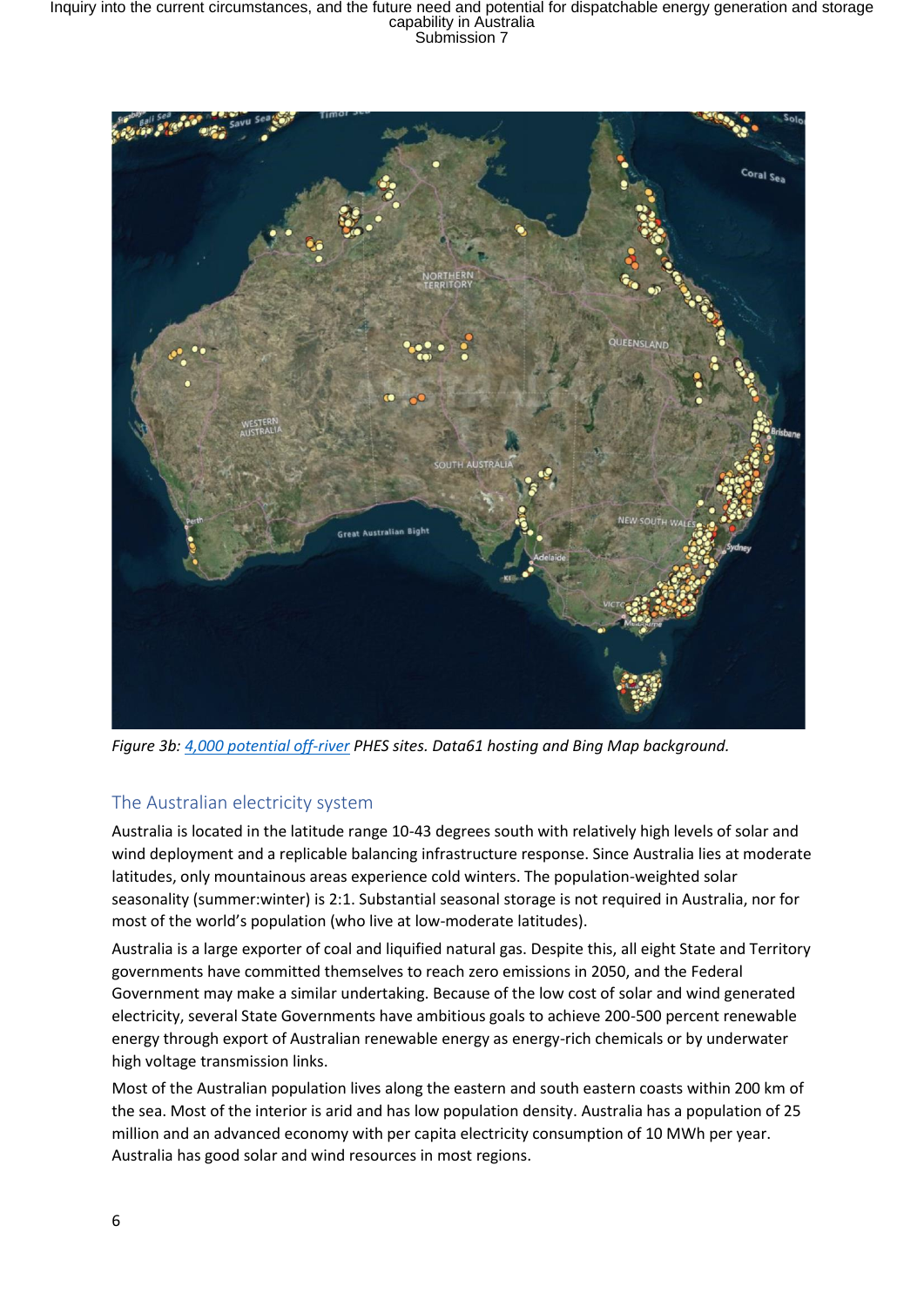The Australian electricity system comprises one large and isolated grid along the east and southeast coasts called the National Electricity Market (NEM) which services 80% of the national load, and several isolated smaller grids. The NEM has high reliability standards that are rarely breached. Annual electricity consumption in the NEM is about 200 Terawatt-hours (TWh). Demand for electricity in 2020 was similar to previous years despite the impact of Covid-19. Table 1 shows the sources of electricity in the NEM states in 2020 together with the average wholesale spot price. Notably, Tasmania (99% hydro and wind electricity) and South Australia (59% solar and wind electricity) had average wholesale spot prices in 2020 that were below average.

| <b>Year 2020</b> | Tasmania | South                        | Victoria | New South | Queensland               | <b>NEM</b> |
|------------------|----------|------------------------------|----------|-----------|--------------------------|------------|
|                  |          | Australia                    |          | Wales     |                          |            |
| Population (M)   | 0.5      | 1.7                          | 6.4      | 7.5       | 5.1                      | 20         |
| Solar PV         | 2%       | 17%                          | 8%       | 8%        | 13%                      | 10%        |
| Wind             | 14%      | 42%                          | 14%      | 6%        | 2%                       | 10%        |
| Hydro            | 83%      | $\qquad \qquad \blacksquare$ | 5%       | 3%        | 1%                       | 7%         |
| Gas              | 1%       | 42%                          | 3%       | 2%        | 11%                      | 7%         |
| Coal             |          | -                            | 74%      | 73%       | 80%                      | 66%        |
| <b>Imports</b>   | 12%      | 7%                           | 3%       | 8%        | $\overline{\phantom{a}}$ |            |
| Exports          | 12%      | 8%                           | 7%       | 0%        | 7%                       |            |
| Renewables share | 99%      | 59%                          | 27%      | 18%       | 16%                      | 26%        |
| Price \$/MWh     | 43       | 43                           | 61       | 68        | 43                       | 55         |

*Table 1: [Technology share](https://opennem.org.au/) of demand and wholesale spot price in the NEM states in 2020*

Deployment of solar and wind in the NEM is causing a rising share of renewable electricity (Figure 4). In figures 4 and 5, the shaded region is a linear projection of current trends, which means that generation in a future month is the same as in the corresponding preceding month but augmented by the change in generation in the preceding 12 months.

Currently, about 30% of NEM electricity comes from renewables (about 12% each of solar and wind and 6% from hydro). Black coal, brown coal (lignite) and fossil gas provides the balance. Renewable generation regularly exceeds 50% during the day. This will be quickly surpassed because deployment of solar and wind continues apace.



*Figure 4: Generation shares in the NEM (6-month moving average). The shaded region is a linear projection of current trends.*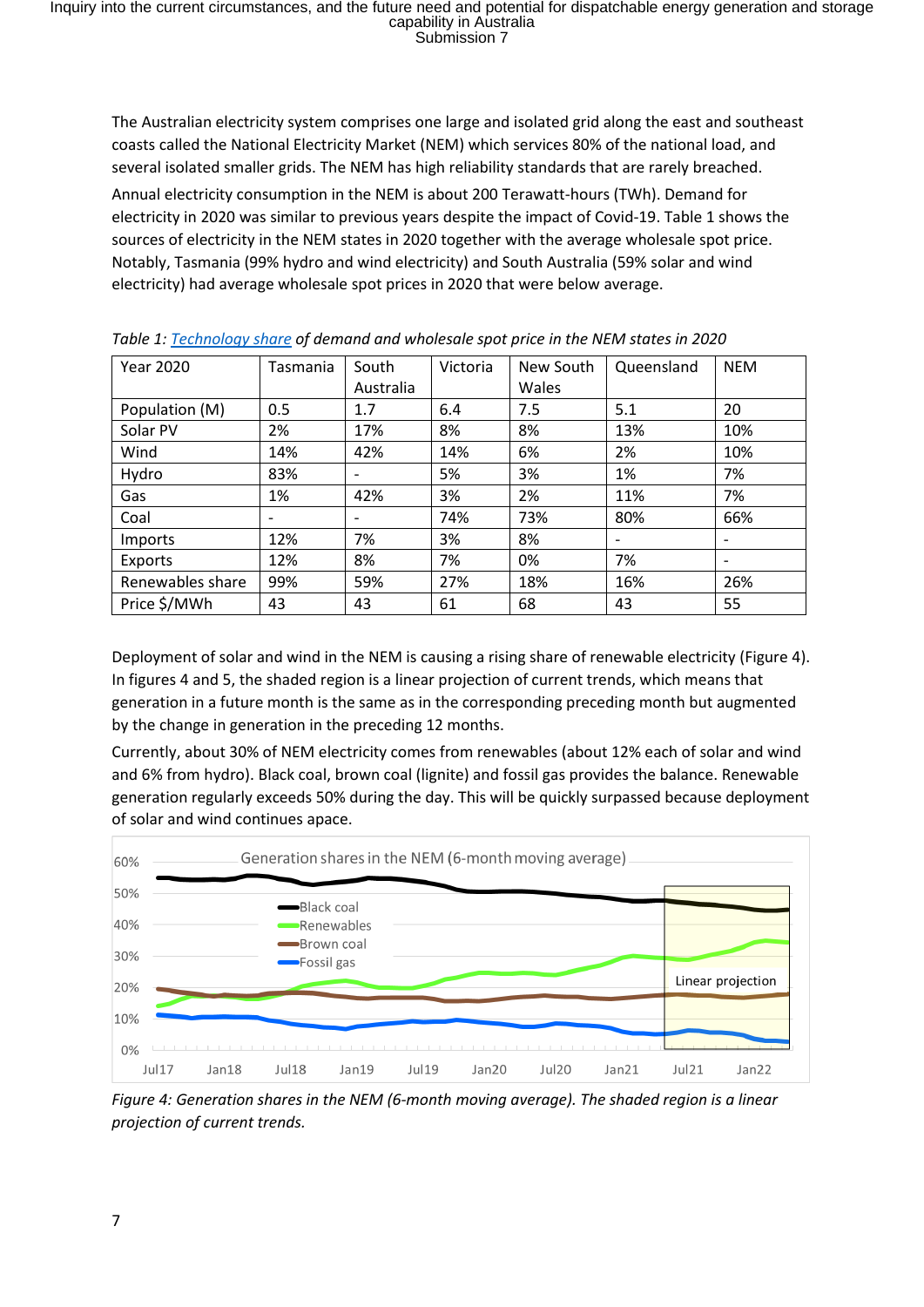The state of South Australia has a population of 1.7 million people. South Australia has reached 70% of its electricity from wind and solar (6-month moving average, Figure 5). The balance is generated from fossil gas with a small fraction (~1%) of net imports/exports. South Australia has no hydroelectric, coal, bio or nuclear generation. Recently, South Australia derived more than 100% of its electricity load from each of solar alone and wind alone for one hour. Combined, solar and wind regularly exceed 100% of the load for whole calendar days (midnight to midnight) with the excess being exported to other states. These landmarks will be quickly surpassed because deployment of solar and wind continues apace.



*Figure 5: solar and wind energy generation fractions in South Australia (6-month moving average). The shaded region is a linear projection of current trends.*

South Australia is part of the NEM but is relatively weakly connected to other states. Transmission capacity to and from other states amounts to about 0.9 GW from the combined Heywood and Murraylink interconnectors compared with average an[d peak demand](https://aemo.com.au/en/energy-systems/electricity/national-electricity-market-nem/about-the-national-electricity-market-nem) of 1.6 GW and 3.2 [GW](https://www.aer.gov.au/wholesale-markets/wholesale-statistics/seasonal-peak-demand-regions) respectively. In 2020, exports of electricity to neighbouring states were 8% and were nearly balanced by imports (7%). South Australia hosts about 0.3 GW of batteries with about one hour of storage, and this is expected to rapidly increase. Shortfalls in solar and wind generation are met using batteries, fossil gas generators and imported electricity.

Note the low and declining share of generation from fossil gas (around 5% in the NEM and falling).

# Future deployment of solar and wind

The Clean Energy Regulator (CER) an Australian Commonwealth Government Agency charged with administering several clean energy, emissions reduction and greenhouse gas reporting programs. It tracks financial close announcements for utility scale wind and solar power stations and is privy to some confidential data information from companies considering construction of new solar and windfarms; and hence is well-placed to forecast future solar and wind farm deployment. The CER expects 6 GW or more per annum of new solar and wind to be added in each of 2021 and 2022. This adds to the 18 GW installed over 2018-2020. Multi-stage GW-rated solar and wind farms which benefit from economies of scale are now reaching financial close. Growing markets include mining precincts, industrial users "behind the meter" and rooftop solar. Many companies are investing in solar and wind generation for green credentials and for price certainty.

The declining cost of solar and wind encourages their increasing deployment. The increasing penetration of solar and wind decreases the capacity factor of some existing fossil fuel power stations, which may trigger their [premature retirement,](https://ieefa.org/wp-content/uploads/2021/02/Coal-Plant-Profitability-Is-Eroding_February-2021.pdf) opening additional space for solar and wind.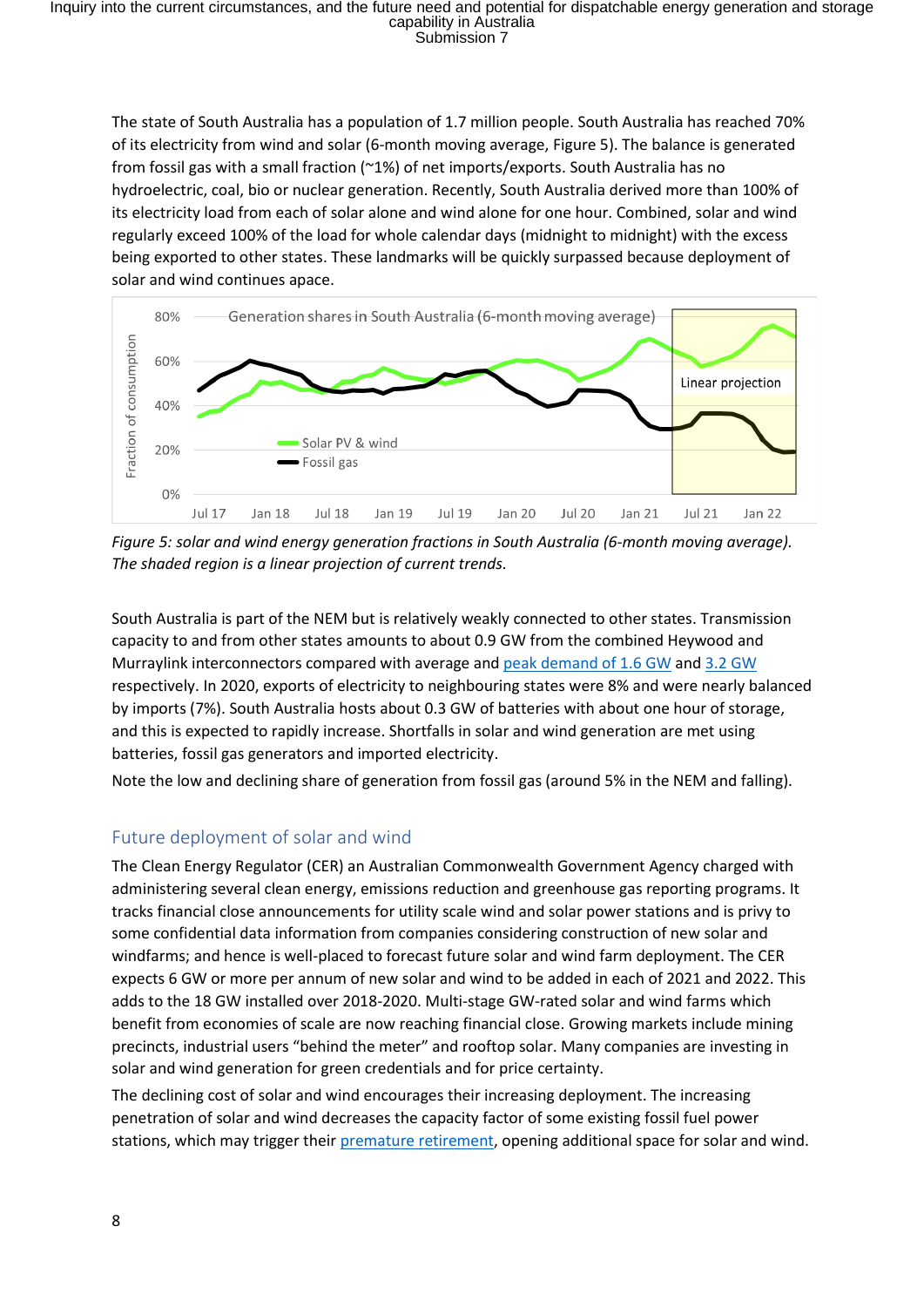#### *A critical constraint is the need for additional transmission to bring the new utility-scale solar and wind power to the cities.*

Most State Governments are supporting renewable energy investment through facilitation of infrastructure such as new transmission and purchase of renewable electricity to meet their own electricity needs. The State Governments recognise that large-scale deployments of solar, wind, storage and transmission occur in rural areas and supports local communities.

A continuation of trends in the NEM and in South Australia (strongly indicated by CER data) suggests that they are tracking towards 40% and 100% respectively of combined solar and wind generation in 2024.

#### Transmission

The [NEM transmission system](https://www.aemo.com.au/energy-systems/electricity/national-electricity-market-nem/about-the-national-electricity-market-nem) was constructed over many decades to service a predominantly coalfired electricity system and is complemented by the lower voltage distribution system. The transmission system links major coal generators (located near coal fields) with the cities and with significant regional loads. Additionally, the five NEM states are interconnected, although relatively weakly compared with peak loads.

*Major augmentation of the transmission system is required* to cope with rising penetration of solar and wind because good sites for solar and wind farms are generally not co-located with coal power stations which current transmission primarily services. This includes stronger interstate interconnection for geographical smoothing of supply and demand, and interconnection of cities with Renewable Energy Zones (REZ). A REZ is a region with favourable characteristics such as good solar, wind and off-river pumped hydro resources, proximity to loads, and adequate access to existing or new transmission. Connection of a REZ to the transmission system is analogous to the connection of a new fossil fuel generator.

Large-scale storage is substantially equivalent to transmission augmentation by allowing higher utilisation of existing transmission (for example, transmission of stored solar energy to the cities at night-time).

In the past, most of the cost of the transmission system was borne by customers rather than generators and was not reflected in the electricity spot price. This may change in the future as electricity market rules evolve. In its 202[0 Integrated System Plan,](https://www.aemo.com.au/newsroom/media-release/record-minimum-demand-levels-across-australia) AEMO estimated the transmission cost for 28 actual and potential REZs in the NEM, and most were in the range \$5-15/MWh.

# Balancing infrastructure

Australia is tracking towards high levels of solar and wind, causing significant challenges for grid management. These include loss of mechanical inertia when coal power plants retire; low net demand in the middle of sunny days due to rooftop solar generation; difficulties meeting summer afternoon air conditioning peak loads after the sun sets; and the need to meet demand during wet windless weeks in winter. The speed of change is much higher than electricity systems generally experience. However, grid regulators and companies are finding solutions to these problems "on the fly", technical and market rules and regulations are slowly being reformed, and investment in new balancing infrastructure is starting to occur.

New balancing infrastructure comprises Gigawatt-scale pumped hydro energy storage, batteries and new transmission as shown in Table 2. Additionally, black coal power stations and fossil gas generators contribute by load-following. Since solar and wind continue to increase and fossil fuel power stations continue to retire, more storage and transmission will be required in the future.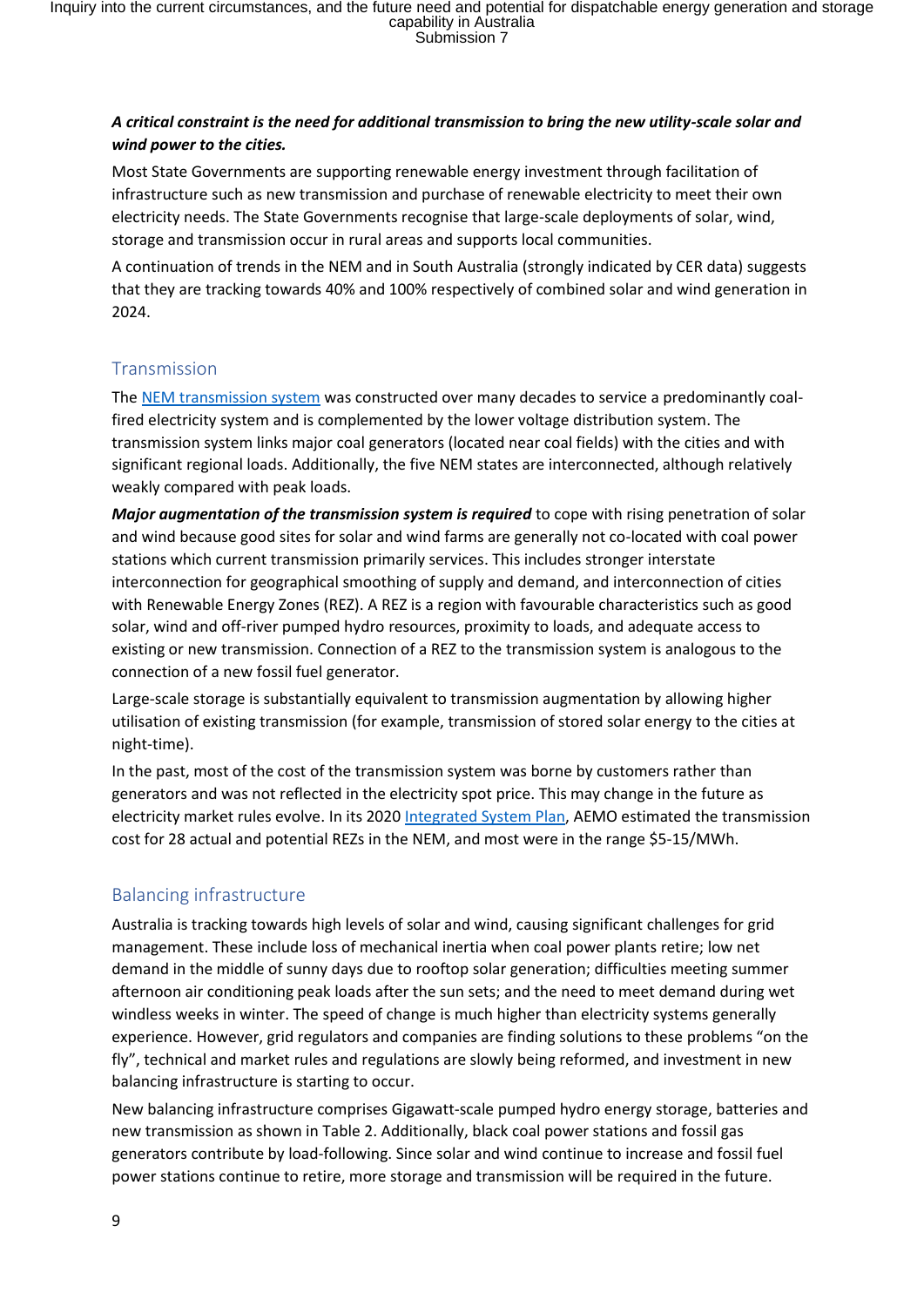Demand management will also become more important. Other methods of storage such as thermal storage in factories and power-to-gas have not yet become significant.

In Australia there are 4000 higher quality potential off-river pumped hydro sites with combined energy storage of 180 TWh, which is about 300 times more than required to support 100% renewable electricity. Most of these sites are near populated regions. Australia has three operating pumped hydro facilities, two under construction and a dozen proposals under serious consideration. Some take advantage of existing reservoirs and mining pits, and others are entirely greenfield. None involve new dams or significant disturbance of rivers.

|                              | <b>Technology</b> | Power<br>(GW)           | <b>Energy</b><br>(GWh)   | <b>Comments</b>     |
|------------------------------|-------------------|-------------------------|--------------------------|---------------------|
| Tumut 3                      | Pumped hydro      | 0.6/1.8<br>60           |                          | Existing            |
| Kangaroo Valley              | Pumped hydro      | 0.2                     | $<$ 1                    | Existing            |
| Wivenhoe                     | Pumped hydro      | 0.6                     | 6                        | Existing            |
| Snowy 2.0                    | Pumped hydro      | 2.0                     | 350                      | Under construction  |
| Kidston                      | Pumped hydro      | 0.3                     | $\overline{2}$           | Under construction  |
| <b>Battery of the Nation</b> | Pumped hydro      | $6 - 25$<br>$0.6 - 2.5$ |                          | Detailed planning   |
| Oven Mountain                | Pumped hydro      | 0.6                     | $\overline{7}$           | Detailed planning   |
| Yetholme                     | Pumped hydro      | 0.3<br>3                |                          | Detailed planning   |
| Baroota, Cultana,            | Pumped hydro      | $0.1 - 0.4$             | $1 - 2$                  | Feasibility studies |
| Dungowan, Fassifern,         |                   | each                    | each                     | and detailed        |
| Highbury, Goat Hill,         |                   |                         |                          | planning            |
| Kanmantoo, Middleback        |                   |                         |                          |                     |
| Ranges and others            |                   |                         |                          |                     |
| Utility combined             | <b>Batteries</b>  | 2.0                     | $\overline{2}$           | Existing, planned   |
| Household combined           | <b>Batteries</b>  |                         | $\mathbf{1}$             | Existing            |
| <b>EV</b> combined           | <b>Batteries</b>  |                         | 1                        | Existing            |
| <b>Marinus Link</b>          | Transmission      | 1.5                     | $\overline{a}$           | Detailed planning   |
| EnergyConnect                | Transmission      | 0.8                     | $\overline{\phantom{a}}$ | Detailed planning   |
| HumeLink, QNI, VNI, VNI-     | Transmission      |                         |                          | Feasibility studies |
| West, Central-West Orana     |                   |                         |                          | and detailed        |
| REZ, Snowy 2.0 connection    |                   |                         |                          | planning            |
| and others                   |                   |                         |                          |                     |

*Table 2: New balancing infrastructure*

Utility batteries are becoming important for storage power (typically tens to hundreds of Megawatts with one hour of storage). Battery scale and cost are rapidly improving and are cost effective for storage from seconds to hours. Batteries are out-competing fossil gas generators for a range of ancillary services, as illustrated by declining gas usage in Figure 4. They provide faster, more reliable and more accurate response to disturbances of frequency and voltage in the grid than fossil gas generators. Batteries also allow solar and wind farms to better manage exports of energy to the grid when transmission capacity is constrained.

To provide a sense of scale, the [modelled](http://www.sciencedirect.com/science/article/pii/S0360544217309568) additional storage requirement to support 100% renewable electricity in the NEM is about 500 GWh of storage energy volume and 20 GW of storage power. This energy balance modelling had hourly resolution and was undertaken using historical data for wind, sun and demand for every hour of the years 2006–2010.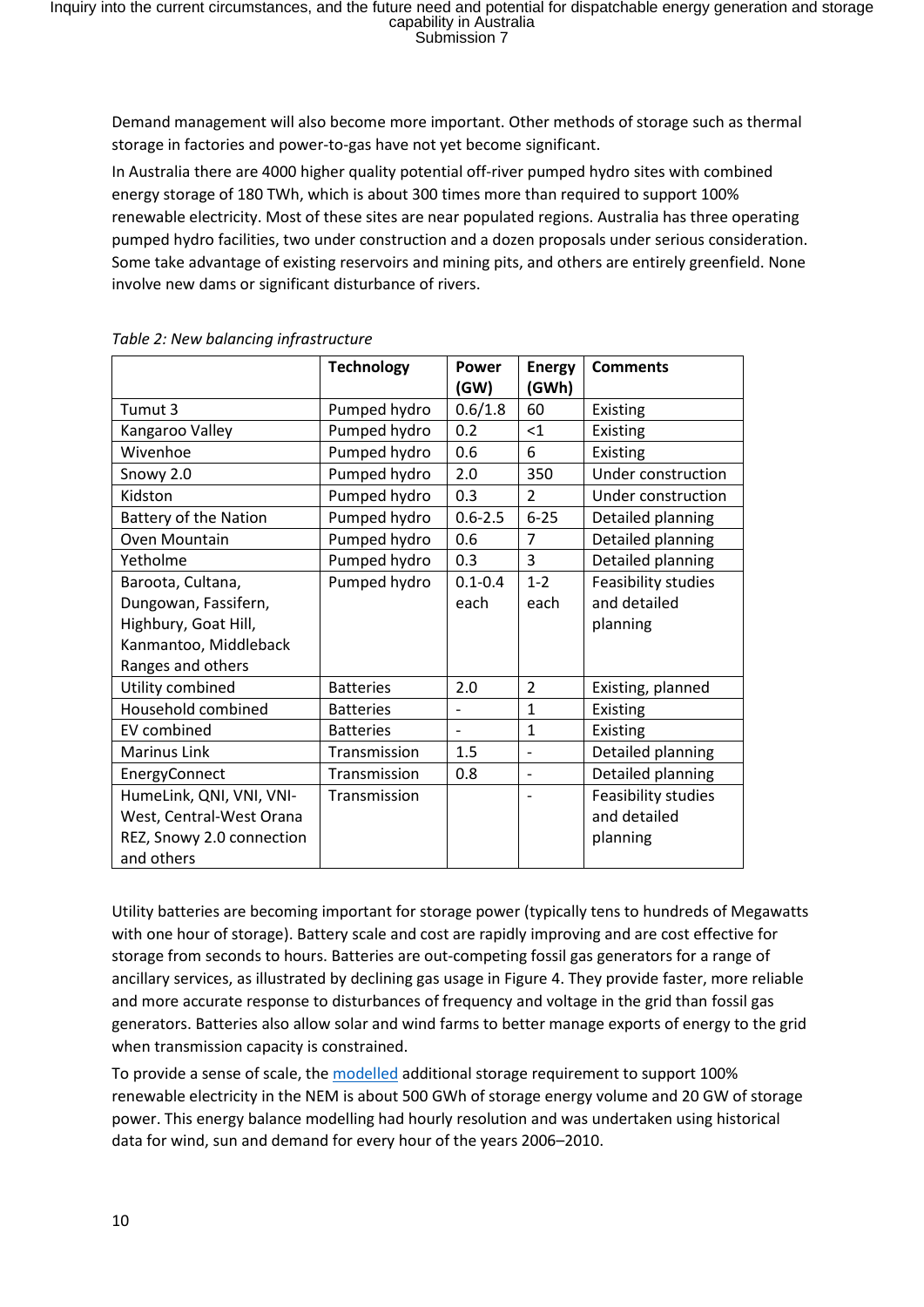Figure 6 illustrates modelled levelized cost of balancing solar and wind in the National Electricity Market. The cost is divided approximately evenly between new storage, new transmission and curtailment. The cost is low for penetration of less than 75% but rises significantly as penetration approaches 100%. In the modelling, all new storage was assumed to be pumped hydro for which reasonably [reliable costings](http://www.sciencedirect.com/science/article/pii/S0360544217309568) are available. If batteries and other forms of storage decline below the cost of pumped hydro in the future, then the cost of balancing will be lower than modelled. Thus, Figure 6 represents an upper bound on balancing cost in the NEM.



*Figure [6: Levelised cost of balancing](http://www.sciencedirect.com/science/article/pii/S0360544217309568) solar and wind (\$/MWh) in the Australian National Electricity Market as a function of renewable energy penetration*

#### Falling electricity prices

The cost of generating, storing and curtailing electricity production (including residual subsidies) in the NEM is internalised. There is negligible Government financial support for the electricity system and there is no connection to other electricity systems.

A great deal of experience is being gained in managing high levels of solar and wind. In South Australia, solar and wind generated more than 90% and 100% of the total load for 37 and 5 calendar days (24-hour periods) respectively in 2020. solar and wind produced more than 80% of the load for five discrete 7-day periods. This demonstrates an ability to manage high levels of solar and wind over lengthy periods.

Figure 7 illustrates wholesale [spot prices in the NEM.](https://opennem.org.au/) They averaged \$85/MWh over 2016-20 but averaged \$41/MWh from the second quarter of 2020 coincident with large amounts of new solar and wind entering the market. The effect of COVID on demand was small since electricity consumption varied by less than 1% from preceding years.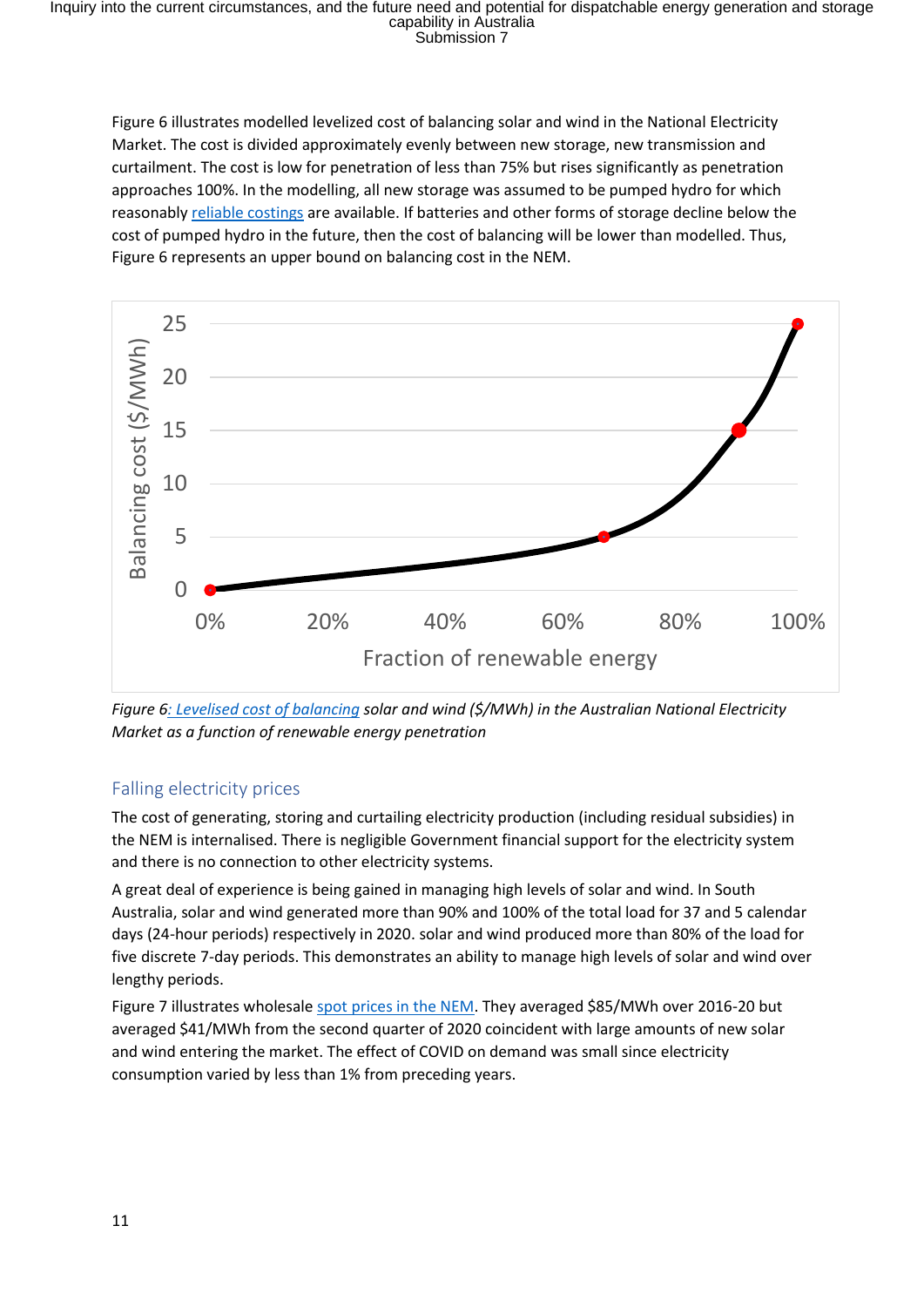

*Figure 7: Average NEM quarterly wholesale spot price (blue bars, left land axis, \$/MWh) and renewable energy fraction (red curve, right hand axis)*

This low price means that the cost of balancing has not caused rising prices. The [futures market](https://www.asx.com.au/asx/markets/futuresPriceList.do?code=BS&type=FUTURE) for supply of electricity in the NEM suggests that prices will vary little in each NEM state over the period 2021 to 2024. During this period, the combined solar and wind energy fractions in the NEM and South Australia are tracking towards 40% and 100% respectively. Futures markets take into account that solar and wind prices continue to fall, that subsidies to solar and wind are falling to low levels, that coal fired power stations will continue to close and the expectation that solar and wind will continue to be deployed at similar rates to the present (6-7 GW per year). These prices are evidently sufficient inducement for companies to continue to invest in new solar and wind farms.

The cost of balancing solar and wind increases as their penetration increases. On the other hand, the cost of solar and wind generation continues to fall due to technology and manufacturing improvements. According to Figure 6, the cost of balancing in the NEM and South Australia at current renewable energy penetration is \$2-5 per MWh, which is indistinguishable from noise in wholesale spot prices. The observation of low spot prices, both currently and on futures markets, supports the contention that balancing costs are small at least until penetration of solar and wind rises above 70%.

The real cost of a solar and wind generation system, including both generation and balancing, will become clearer as each year passes and the solar and wind fraction of electricity in the NEM and in South Australia continues to increase.

# 2030 emissions target

The USA has a target of [halving emissions](https://www.whitehouse.gov/briefing-room/statements-releases/2021/04/22/fact-sheet-president-biden-sets-2030-greenhouse-gas-pollution-reduction-target-aimed-at-creating-good-paying-union-jobs-and-securing-u-s-leadership-on-clean-energy-technologies/) from 2005 levels by 2030. The equivalent Australian 2030 target is [306 Megatonnes](https://www.pmc.gov.au/sites/default/files/publications/Summary%20Report%20Australias%202030%20Emission%20Reduction%20Target.pdf) (MT). This is 40% belo[w current emissions](https://www.industry.gov.au/data-and-publications/national-greenhouse-gas-inventory-quarterly-update-september-2020) (510 MT) and is well below the current "[Paris target](https://www.pmc.gov.au/sites/default/files/publications/Summary%20Report%20Australias%202030%20Emission%20Reduction%20Target.pdf)" (453) MT. Table 1 tabulates Australian emissions in 2020 and hypothetical emissions in 2030.

The easiest sector in which to make rapid reductions is electricity (through accelerated deployment of solar and wind). Australia is already tracking towards deep cuts in the electricity sector, and a 90% reduction by 2030 is entirely feasible at low cost.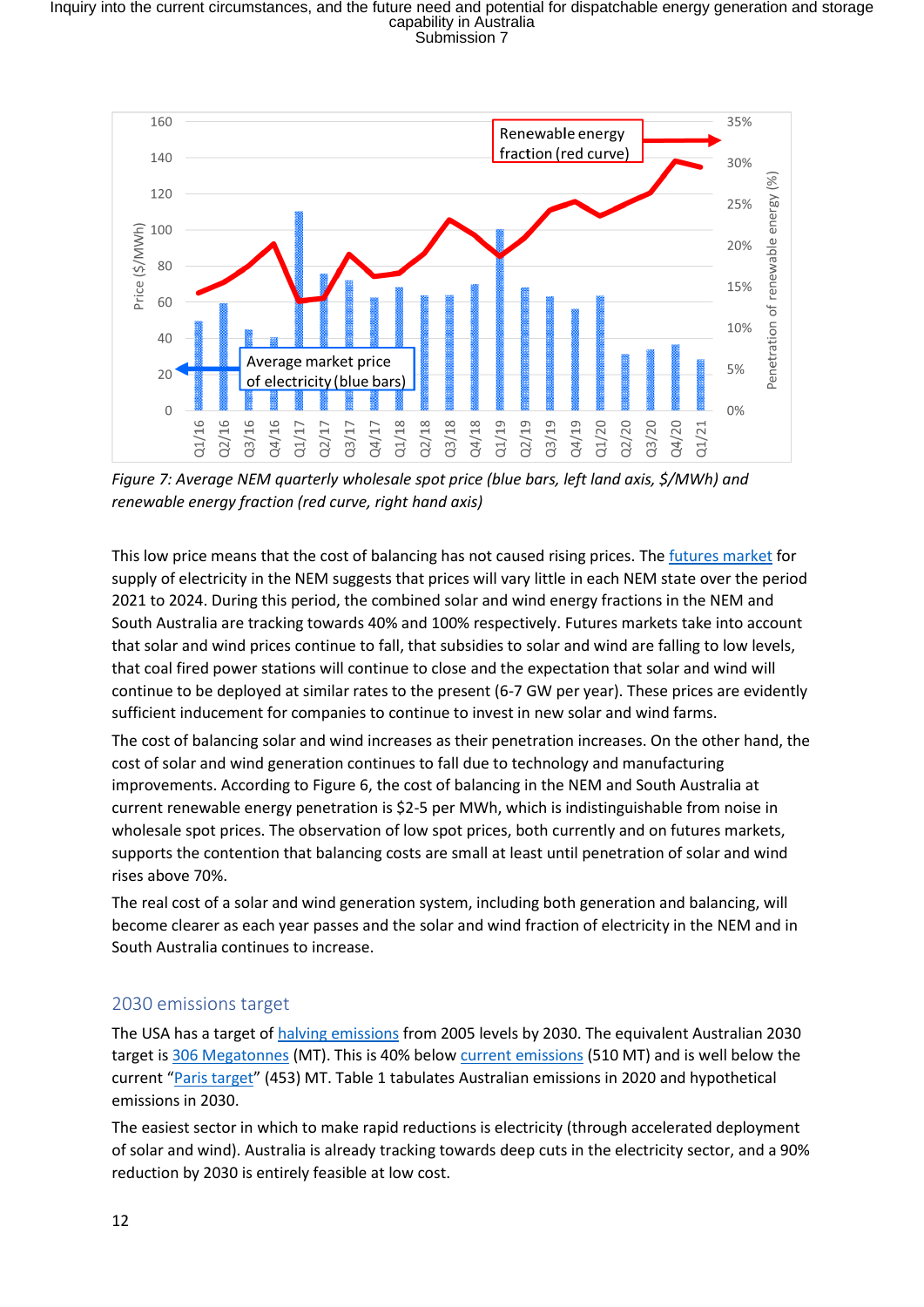The next easiest sector is land transport (via electric vehicles). The other sectors could not realistically move as fast as electricity and land transport. An emission cut in the transport sector of 30% is needed by 2030 (assuming that the remaining sectors can achieve small cuts of 10%). Most new vehicle sales would need to be electric by 2027.

Under the above scenario, electricity demand would increase by about 20% (mostly for the electric vehicles), all of which would come from new solar and wind deployment.

The current solar and wind deployment rate (7 GW per year) needs to double to 14 GW per year. This is straightforward provided that there is good planning for transmission and storage.

| <b>SECTOR EMISSIONS (MT)</b>       | 2020 | 2030 | Cut |                                         |
|------------------------------------|------|------|-----|-----------------------------------------|
| Electricity                        | 170  | 17   | 90% | Mostly coal power stations              |
| Stationary energy                  | 102  | 76   | 25% | Mostly low and high temperature heating |
| Transport                          | 90   | 67   | 25% | About 90% is land transport             |
| Fugitive emissions                 | 51   | 51   | 0%  | Mostly methane from coal & gas mining   |
| Industrial processes & product use | 30   | 30   | 0%  | Mostly the chemical industry            |
| Waste                              | 13   | 10   | 25% | Mostly methane                          |
| Land sector                        | 53   | 53   | 0%  | Agriculture, land use change, etc.      |
| <b>TOTALS</b>                      | 510  | 306  |     |                                         |

#### *Table 1: Emissions (MT) by sector*



A simple interactive emissions spreadsheet showing table 1 is here:

# Beyond 2030: zero fossil fuel energy, 70-80% emissions reductions

Market forces and emission reduction goals will lead to the emergence of new large-scale electrical loads. Electric vehicles are expected to become widespread, displacing oil and introducing largescale storage in the vehicle batteries. Electric heat pumps are displacing gas for air and water heating. Electrical furnaces will compete with gas for high temperature industrial heating. The new storage associated with these new markets can substantially assist grid operation through time-ofuse tariffs to favour daytime solar electricity charging of storages.

Renewable electrification of land transport and heating entails [a doubling of electricity demand](https://doi.org/10.1016/j.energy.2020.119678) and would reduce Australian emissions by about 70% with insignificant impact on electricity prices. New solar and wind generation may be used substantially to meet new electrified transport and heating loads rather than displacing the remaining fossil fuel electricity generation. This means that Australia may not approach 100% renewable electricity for many years and the uptick in balancing cost illustrated in Figure 6 for 80-100% renewable electricity penetration could be correspondingly postponed. Also, the falling price of solar and wind will ameliorate both generation and balancing cost.

To accomplish this task by 2040, the deployment rate of solar and wind needs to double from 7 GW in 2020 to 14 GW per year.

Fugitive emissions from fossil fuel mining comprises a further 10% of emissions, which vanish as fossil fuel use and export vanishes.

The balance of emissions comprises waste (3%); chemical production, aviation & shipping (8%); and the land sector (10%). These sectors are harder to decarbonize. An early focus on electrification of